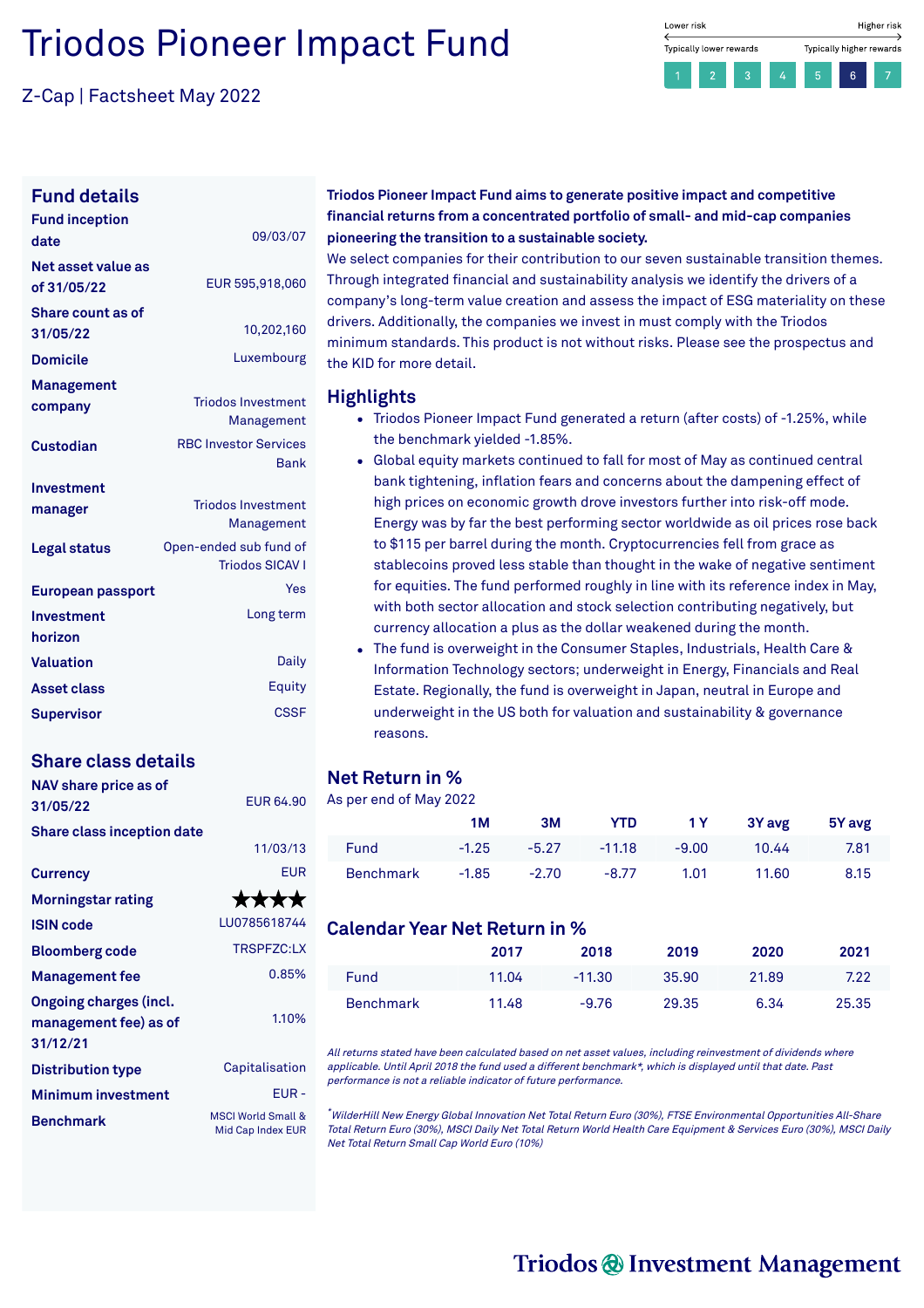### **Ecological footprint relative to benchmark**



The footprints are calculated using carbon emissions data from ISS ESG, and water and waste data from S&P Trucost (@ 2019 S&P Trucost Limited). For the Benchmark, coverage by weight is 98% for carbon emissions, 96% for water use data and 96% for waste produced. For the Triodos Pioneer Impact Fund portfolio, coverage of assets invested – by weight – is 98% for carbon, 88% for water, and 88% for waste. As per January 2022 ISS ESG has updated the calculation methodology to further align with regulatory standards (SFDR) and reporting frameworks (PCAF and TCFD). Data as per end of May 2022.



Fund Benchmark

**Top 3 SDGs of the fund** The chart plots the direct contribution to the Sustainable Development Goals (SDG) on <sup>a</sup> scale from -10 to 10, based on the underlying revenue streams of each company, aggregated at fund and benchmark level. A negative score implies an obstruction to <sup>a</sup> particular SDG, while <sup>a</sup> positive score suggests <sup>a</sup> positive contribution. Data source is ISS ESG Sustainable Solutions Assessment and the holding coverage is 90% for the fund and 93% for the benchmark. Data as per end of May 2022.

### **Breakdown by transition theme**

As per end of May 2022



| <b>Transition theme</b>                    | % of portfolio |
|--------------------------------------------|----------------|
| <b>Renewable Resources</b>                 | 23.9           |
| <b>Innovation for Sustainability</b>       | 20.3           |
| <b>Prosperous and Healthy</b><br>People    | 16.4           |
| Sustainable Food and<br>Agriculture        | 12.1           |
| Sustainable Mobility and<br>Infrastructure | 11.6           |
| Social Inclusion and<br>Empowerment        | 8.0            |
| Circular Economy                           | 7.8            |

### **Cumulative Performance Chart**

As per end of May 2022



All returns stated have been calculated based on net asset values, including reinvestment of dividends where applicable. Until April 2018 the fund used <sup>a</sup> different benchmark\*, which is displayed until that date. Past performance is not <sup>a</sup> reliable indicator of future performance.

\*WilderHill New Energy Global Innovation Net Total Return Euro (30%), FTSE Environmental Opportunities All-Share Total Return Euro (30%), MSCI Daily Net Total Return World Health Care Equipment & Services Euro (30%), MSCI Daily Net Total Return Small Cap World Euro (10%)

Source: Triodos Investment Management. Excluding fund in fund investments.

# Triodos @ Investment Management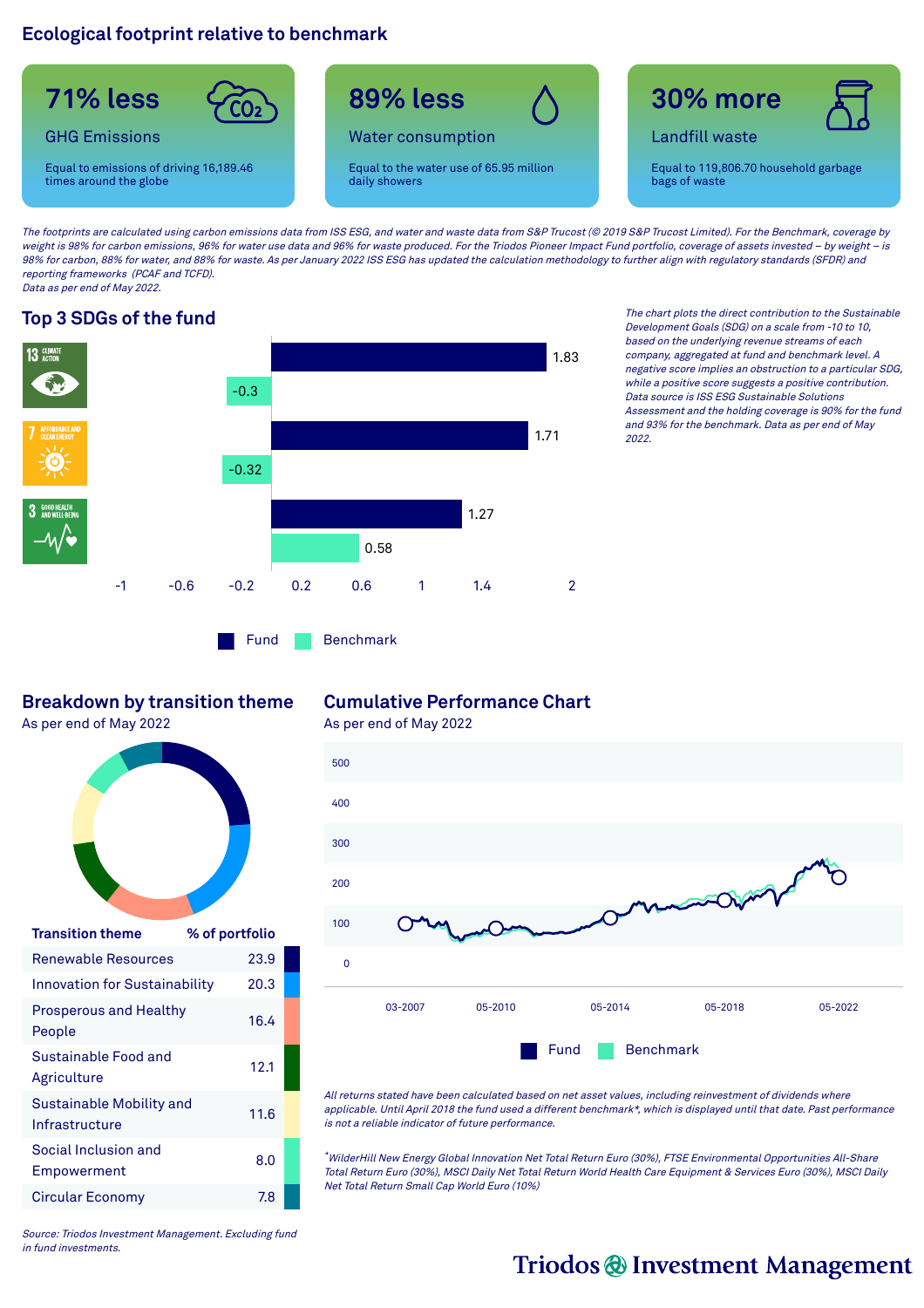# **Breakdown by country**<br>As per end of May 2022



| Country              | % of portfolio |
|----------------------|----------------|
| <b>United States</b> | 40.3           |
| Japan                | 22.0           |
| Denmark              | 7.6            |
| <b>Netherlands</b>   | 4.7            |
| Switzerland          | 4.2            |
| <b>Great Britain</b> | 4.2            |
| Spain                | 3.7            |
| France               | 3.6            |
| Luxembourg           | 3.5            |
| Others               | 6.2            |

Source: Triodos Investment Management. Excluding fund in fund investments.

|  | <b>Breakdown by sector</b> |
|--|----------------------------|
|  | .                          |

As per end of May 2022



| <b>Sector</b>                 | % of NAV |  |
|-------------------------------|----------|--|
| Industrials                   | 22.5     |  |
| <b>Information Technology</b> | 20.3     |  |
| <b>Consumer Discretionary</b> | 13.0     |  |
| Health Care                   | 12.2     |  |
| <b>Materials</b>              | 10.8     |  |
| <b>Consumer Staples</b>       | 9.1      |  |
| <b>Utilities</b>              | 3.6      |  |
| <b>Financials</b>             | 2.0      |  |
| <b>Communication Services</b> | 2.0      |  |
| Energy                        | 0.0      |  |
| <b>Real Estate</b>            | 0.0      |  |
| Cash                          | 4.6      |  |

**Breakdown by market cap**<br>As per end of May 2022



| **************      | $10 - 100$ |  |
|---------------------|------------|--|
| Large cap $> 16$ bn | 15.2       |  |
| Mid cap 6-16bn      | 32.6       |  |
| Small cap 3-6bn     | 27.8       |  |
| Small cap 600m-3bn  | 19.0       |  |
| Micro Cap <600m     | 0.8        |  |

Source: Triodos Investment Management. Excluding fund in fund investments.

Source: Triodos Investment Management. Excluding fund in fund investments.

| <b>Top 5 performers</b>        |                    | <b>Bottom 5 performers</b>  |
|--------------------------------|--------------------|-----------------------------|
| Company                        | <b>Return in %</b> | Company                     |
| <b>TPI Composites</b>          | 18.7               | Insulet                     |
| Rohm                           | 15.0               | Meidensha                   |
| <b>Kurita Water Industries</b> | 10.5               | Evoqua Water Technologies   |
| Solaredge Technologies         | 7.3                | Wolfspeed                   |
| Yamaha                         | 5.5                | <b>Hain Celestial Group</b> |
|                                |                    |                             |

| <b>Top 5 performers</b> |             | <b>Bottom 5 performers</b>  |                    |
|-------------------------|-------------|-----------------------------|--------------------|
| Company                 | Return in % | Company                     | <b>Return in %</b> |
| <b>TPI Composites</b>   | 18.7        | Insulet                     | $-12.0$            |
| Rohm                    | 15.0        | Meidensha                   | $-12.9$            |
| Kurita Water Industries | 10.5        | Evoqua Water Technologies   | $-15.9$            |
| Solaredge Technologies  | 7.3         | Wolfspeed                   | $-19.2$            |
| Yamaha                  | 5.5         | <b>Hain Celestial Group</b> | $-22.6$            |